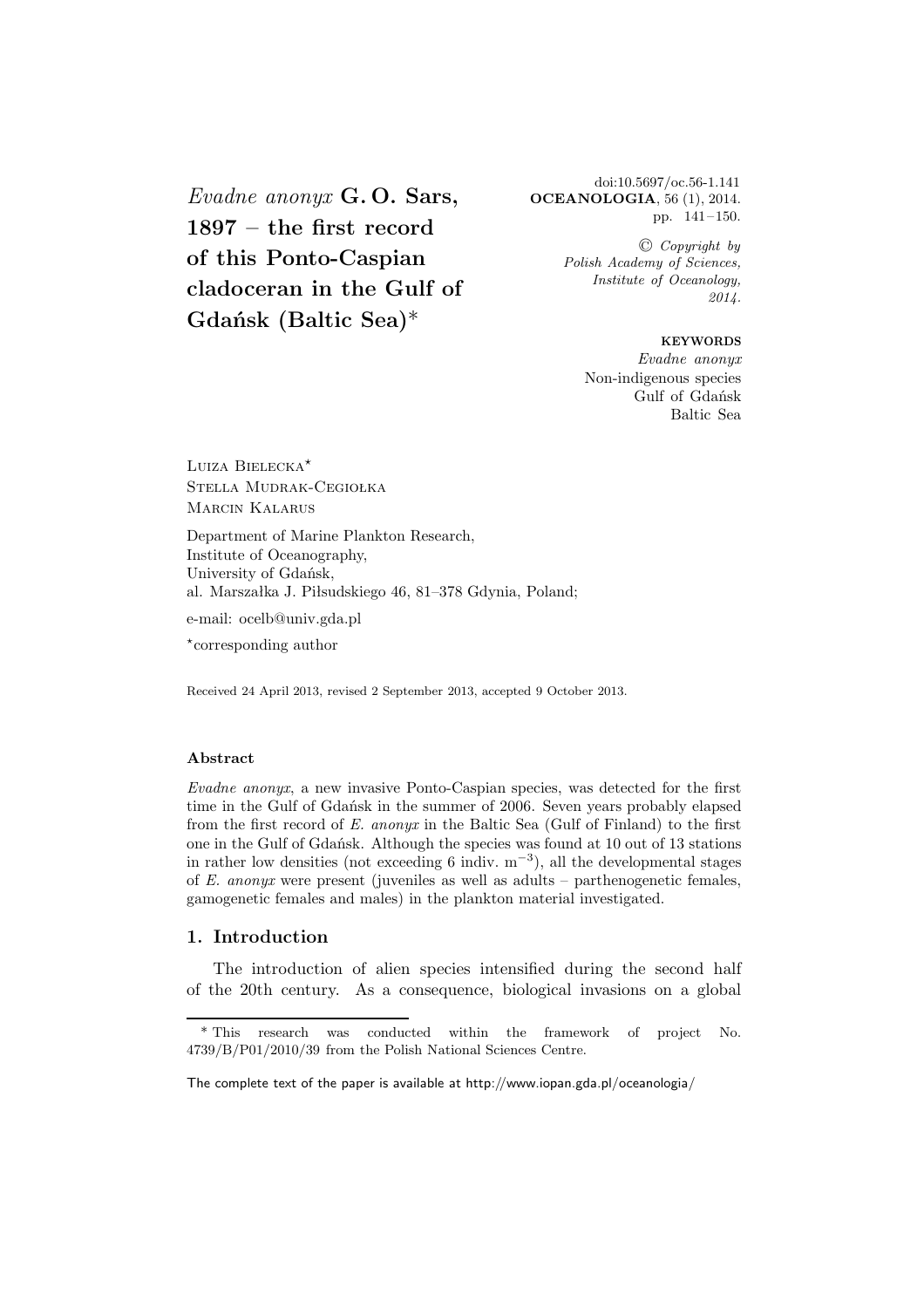scale are currently one of the greatest threats to terrestrial and aquatic ecosystems. These phenomena are dynamic in both time and space (Drake 2009).

Introductions of allochthonous species into the Baltic Sea have been observed for many years (Krylov et al. 1999, Laine et al. 2006, Orlova et al. 2006, Rodionova & Panov 2006, Antsulevich 2007, Bielecka & Mudrak 2010, Jaspers et al. 2011, Zaiko et al. 2011). Within the zooplankton, three new invasive species of Cladocera and one ctenophoran have been recorded in the last 25 years (Bielecka et al. 2000, Rodionova et al. 2005, Rodionova & Panov 2006, Janas & Zgrundo 2007). Cladocera make up a significant part of the Baltic zooplankton both in numbers and in biomass, especially in summer. Since the early 1990s, the list of cladocerans has been extended by the Ponto-Caspian crustaceans *Cercopagis pengoi*, *Cornigerius maeoticus* and *Evadne anonyx* (Ojaveer & Lumberg 1995, Krylov et al. 1999, Panov et al. 1999, Rodionova et al. 2005, Rodionova & Panov 2006). In the Polish coastal zone, and that includes the Gulf of Gdańsk, only *C. pengoi* has been recorded so far (Bielecka et al. 2000, Duriš et al. 2000, Bielecka et al. 2005, Olszewska 2006, Bielecka & Mudrak 2010).

*Evadne anonyx* is an endemic species from the Ponto-Caspian basin (Mordukhai-Boltovskoi 1995). Its author classified it among the Caspian Polyphemoidae, which make up the Podonidae group. This marine species, originating from the tertiary period, occurs in shallow water plankton (Mordukhai-Boltovskoi 1995). The environmental preferences of *E. anonyx* from the Caspian Sea were described by Aladin (1995), who stated that the salinity and temperature tolerance ranges for *E. anonyx* were from 4 to as much as 30 PSU and from 11.4 to 26.4◦C respectively. That author found that this species, which used to be more widespread, was forced to abandon the Aral Sea because of increasing salinity, and the Sea of Azov and Black Sea because of growing contamination.

The first published report of *E. anonyx* in the Baltic Sea, from the Gulf of Finland, related to August 2004 (Litvinchuk 2005). According to Rodionova  $\&$  Panov (2006), however, the first specimens of this species were found in the Primorsk oil terminal area in the Gulf of Finland four years earlier. This information was again corrected, this time by Põllupüü et al. (2008), who found that *E. anonyx* had been observed in the central Gulf of Finland (Tallinn Bay) as early as 1999.

The aim of the present work was to report the first signs of the invasion of the Gulf of Gdańsk by *E. anonyx* G. O. Sars 1897 and to describe the extent of its range there in 2006.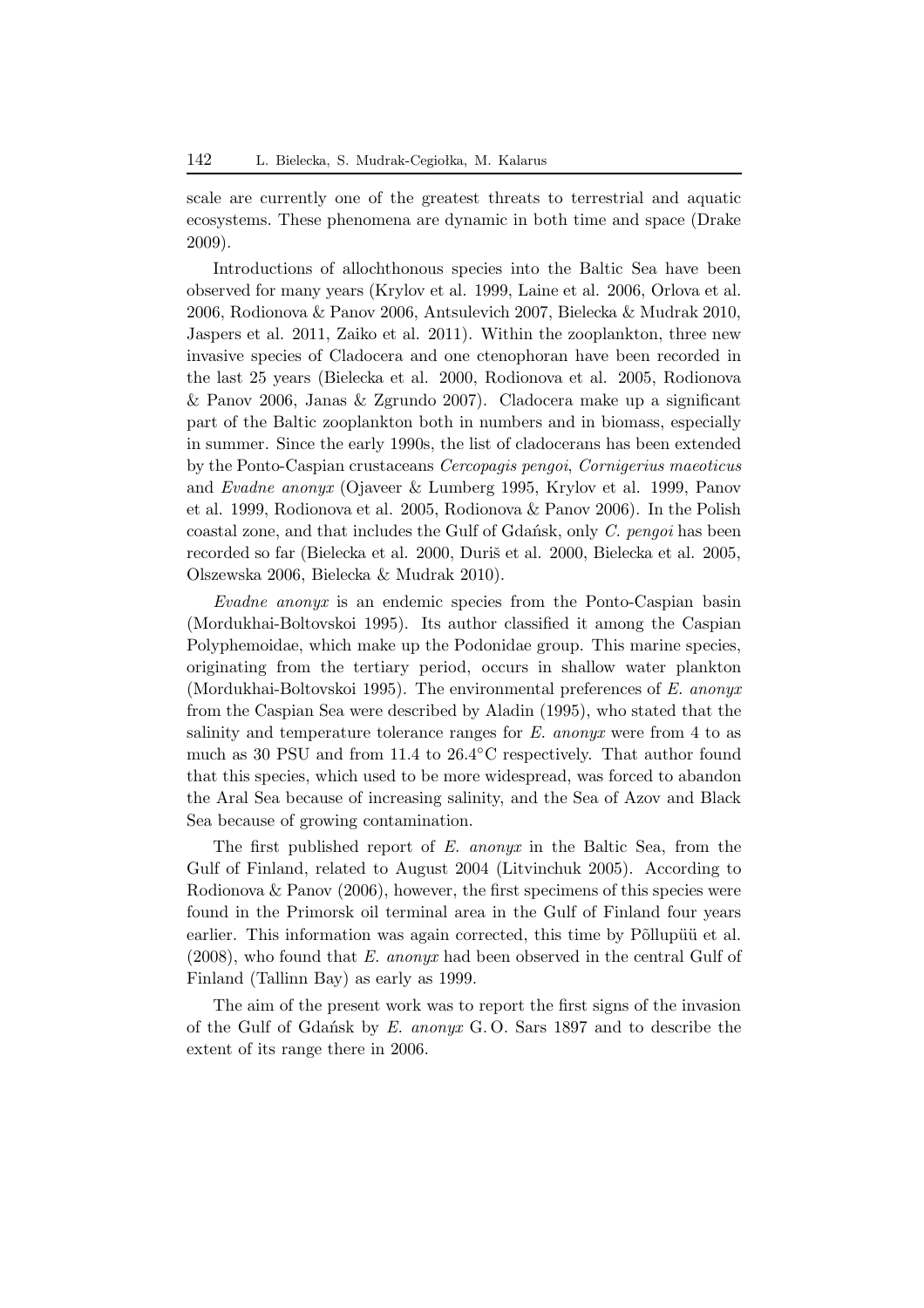## **2. Material and methods**

Plankton material was collected in the Gulf of Gdańsk from February to December 2006. The samples were taken from the eastern (Krynica Morska profile – K1–K4, Świbno profile – Sw2–Sw4) and western (Mechelinki station – M2, Sopot profile – So1–So4 and J23) parts of the gulf (Figure 1, Table 1). Hauls were made to a maximum depth of 40 m using a closing Copenhagen plankton net (mesh size 100  $\mu$ m) from the vessel 'Oceanograf 2'. The biological material was preserved in 4% formaldehyde solution. The overall zooplankton community analysis was done in the laboratory. All individuals of *Evadne anonyx* were separated according to the characteristics outlined by Rivier (1998): the number of setae on the exopodites of thoracic limbs I–IV – 2.2.2.1 respectively – and the rounded shape of the cauda. All the animals were counted, their developmental stages and sex (based on the contents of the brood pouch and body shape) identified, and measured (only undamaged specimens). The statistical analysis – the correlation coefficient between environmental variables and the abundance of *E. anonyx* – was carried out using Statsoft software STATISTICA v.9.1 (StatSoft, Inc. 2010).



**Figure 1.** Location of sampling stations in the Gulf of Gdańsk in 2006

### **3. Results**

The first presence of the alien species *Evadne anonyx* (Figure 2) was noted in 2006, when specimens were collected at 10 out of 13 stations in the Gulf of Gdańsk. The species was observed in two months, at the beginning and the end of July, and in the second half of August, in 18 out of 50 hauls made in both months (Table 1). The species was not found at stations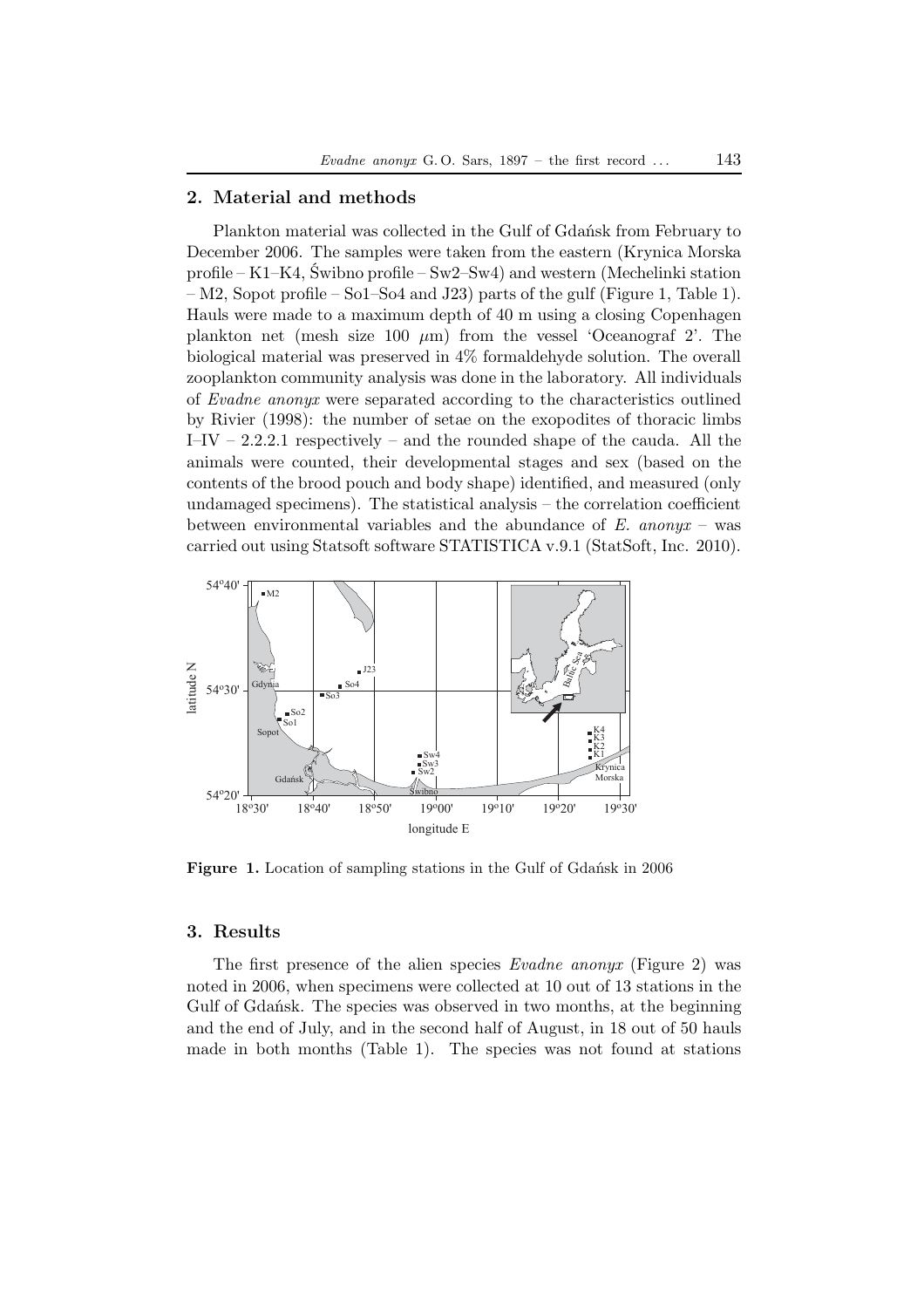

**Figure 2.** Female of *Evadne anonyx* from the Gulf of Gdańsk (photo by L. Bielecka)

So2 (Sopot profile) and K2 and K4 (Krynica profile). In July and August, the respective abundances of the *E. anonyx* population were 0.33–2.0 and 0.11–6.0 indiv. m<sup>-3</sup> (Table 1). The highest abundance (6 indiv. m<sup>-3</sup>) was recorded in the eastern Gulf of Gdańsk, in the surface water (0–5 m) at station K1 (Krynica profile). All the specimens of this cladoceran were found to down to a maximum depth of 20 m (Table 1). In the period when *E. anonyx* occurred, the water temperature ranged from 4.2◦C (station J23, August, 20 m depth) to 23.6◦C (station So4, July, surface water), and the salinity from 4.6 PSU (stations So3 and So4, July, surface water and 10 m depth) to 7.5 PSU (stations So3, J23 and Sw3, August, 10 and 20 m depth). The maximum abundance was recorded at 19◦C and 7.2 PSU (surface water) (Table 1). The occurrence of *E. anonyx* was positively correlated with water temperature using a Pearson correlation coefficient of 0.2891 (*p <* 0*.*05) (Figure 3). There was, however, no statistically significant correlation between the abundance of this species and the salinity. The *E. anonyx* population included all developmental stages: juveniles, parthenogenetic females, gamogenetic females and males (Table 1). Juvenile specimens were observed mainly in July. In that month they were the only constituent of the population at stations M2, So3 and So4. In August, however, they were found only once at K3 station in the 0–10 m water layer (Table 1). Parthenogenetic females with 2–9 eggs in the brood chamber were recorded at most stations (down to 20 m depth) in both months. Gamogenetic females and males appeared only in August at stations M2, J23 and Sw2 at 0–10 m depth (Table 1). All gamogenetic females carried two resting eggs in their brood chamber.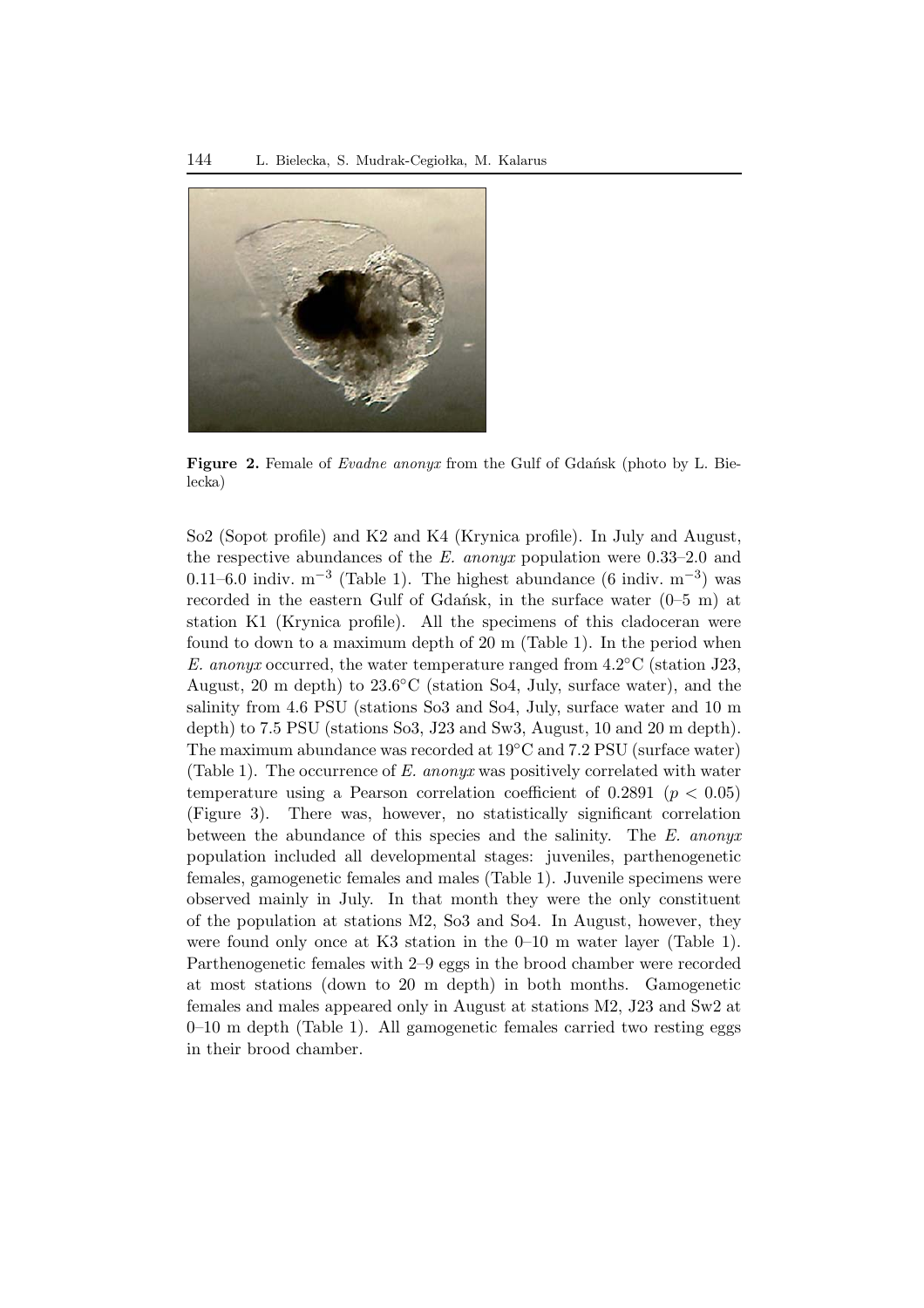| Station                  | Latitude<br>E            | Longitude<br>囯                    | Date       | Water column<br>$\Xi$ | $\mathbb{T} \left[ {}^{\circ} \mathrm{C} \right]^{*}$ | $\mathrm{S}$ [PSU]* | Species abundance<br>$\left[\text{indiv}, \text{m}^{-3}\right]$ | Stage/Sex         |
|--------------------------|--------------------------|-----------------------------------|------------|-----------------------|-------------------------------------------------------|---------------------|-----------------------------------------------------------------|-------------------|
| N <sub>2</sub>           | $54^{\circ}39.0$         | $8^{\circ}33.8$                   | 04.07.2006 | $0 - 10$              | $22.1 - 18.5$                                         | $6.1 - 6.4$         |                                                                 |                   |
| $\Sigma$                 | $54^{\circ}39.0'$        | $8^{\circ}33.8'$                  | 17.08.2006 | $0-10$                | $18.6 - 18.5$                                         | $0.7 - 0.7$         | S                                                               | $J, P, G$         |
|                          | $54^{\circ}27.0'$        | $8^{\circ}34.8'$                  | 04.07.2006 | $\zeta$               | $22.5 - 20.8$                                         | $6.1 - 6.1$         | $\mathcal{C}$                                                   | $\sim$            |
| 5333                     | $54^{\circ}29.7$         | $8^{\circ}43.7'$                  | 04.07.2006 | $0 - 10$              | $23.2 - 16.5$                                         | $4.6 - 6.9$         |                                                                 | മ                 |
|                          | $54^{\circ}29.7$         | $8^{\circ}43.7'$                  | 17.08.2006 | $0 - 10$              | $19.3 - 6.9$                                          | $6.0 - 7.5$         |                                                                 |                   |
|                          | $54^{\circ}30.7^{\circ}$ | $8^{\circ}46.0'$                  | 04.07.2006 | $0 - 10$              | $23.6 - 16.9$                                         | $4.6 - 6.9$         |                                                                 |                   |
| J23                      | $54^{\circ}32.0'$        | $8^{\circ}48.2'$                  | 04.07.2006 | $0 - 10$              | $23.1 - 13.9$                                         | $5.0 - 7.1$         | $0.33$ (one individual                                          | ≏                 |
|                          |                          |                                   |            |                       |                                                       |                     | in 3.06 $\mathrm{m}^3$                                          |                   |
| J23                      | $54^{\circ}32.0$         | $8^{\circ}48.2'$                  | 04.07.2006 | $10 - 20$             | $13.9 - 11.4$                                         | $7.1 - 7.2$         |                                                                 | ≏                 |
|                          | $54^{\circ}32.0'$        | $8^{\circ}48.2'$ $8^{\circ}48.2'$ | 17.08.2006 | $0 - 10$              | $19.0 - 10.7$                                         | $6.4 - 7.4$         |                                                                 | G, M              |
| $\mathbf{J23}$           | $54^{\circ}32.0'$        |                                   | 17.08.2006 | $10 - 20$             | $10.7 - 4.2$                                          | $7.4 - 7.5$         |                                                                 | ட்ட               |
|                          | $54^{\circ}22.6'$        | $5.75^{\circ}$                    | 18.08.2006 | $0\hbox{--}10$        | $19.3 - 10.4$                                         | $7.2 - 7.5$         |                                                                 | U<br>P.           |
|                          | $54^{\circ}23.2'$        | $8^{\circ}58.0'$                  | 29.07.2006 | $0 - 10$              | $21.8 - 18.2$                                         | $6.3 - 7.1$         |                                                                 | $\mathbb{\Delta}$ |
| <b>Sw3</b><br>Sw3<br>Sw3 | $54^{\circ}23.2'$        | $8^{\circ}58.0'$                  | 18.08.2006 | $0 - 10$              | $19.3 - 10.5$                                         | $7.2 - 7.5$         |                                                                 | $\mathbf{r}$      |
|                          | $54^{\circ}23.2'$        | $8^{\circ}58.0'$                  | 18.08.2006 | $10 - 20$             | $10.5 - 9.0$                                          | $7.5 - 7.5$         | $0.11$ (one individual                                          | д                 |
|                          |                          |                                   |            |                       |                                                       |                     | in 8.7 $\text{m}^3$                                             |                   |
| Sw4                      | $54^{\circ}24.8'$        | $8^{\circ}58.8$                   | 18.08.2006 | $0 - 10$              | $19.1 - 18.2$                                         | $7.3 - 7.3$         |                                                                 | ≏                 |
| Sw4                      | $54^{\circ}24.8'$        | $8°88.8$                          | 18.08.2006 | $10 - 20$             | $18.2 - 5.3$                                          | $7.3 - 7.5$         | $0.34$ (one individual<br>in $2.94 \text{ m}^3$                 | $\mathbf{r}$      |
| $_{\rm K1}$              | 54°23.7                  | $9^{\circ}26.9'$                  | 18.08.2006 | $\zeta$               | $19.0 - 18.5$                                         | $7.2 - 7.3$         |                                                                 | $\mathbf{r}$      |
| K <sub>3</sub>           | $54^{\circ}24.6'$        | $.9^{\circ}26.3'$                 | 18.08.2006 | $0 - 10$              | $19.4 - 16.8$                                         | $7.3 - 7.3$         |                                                                 | J, P              |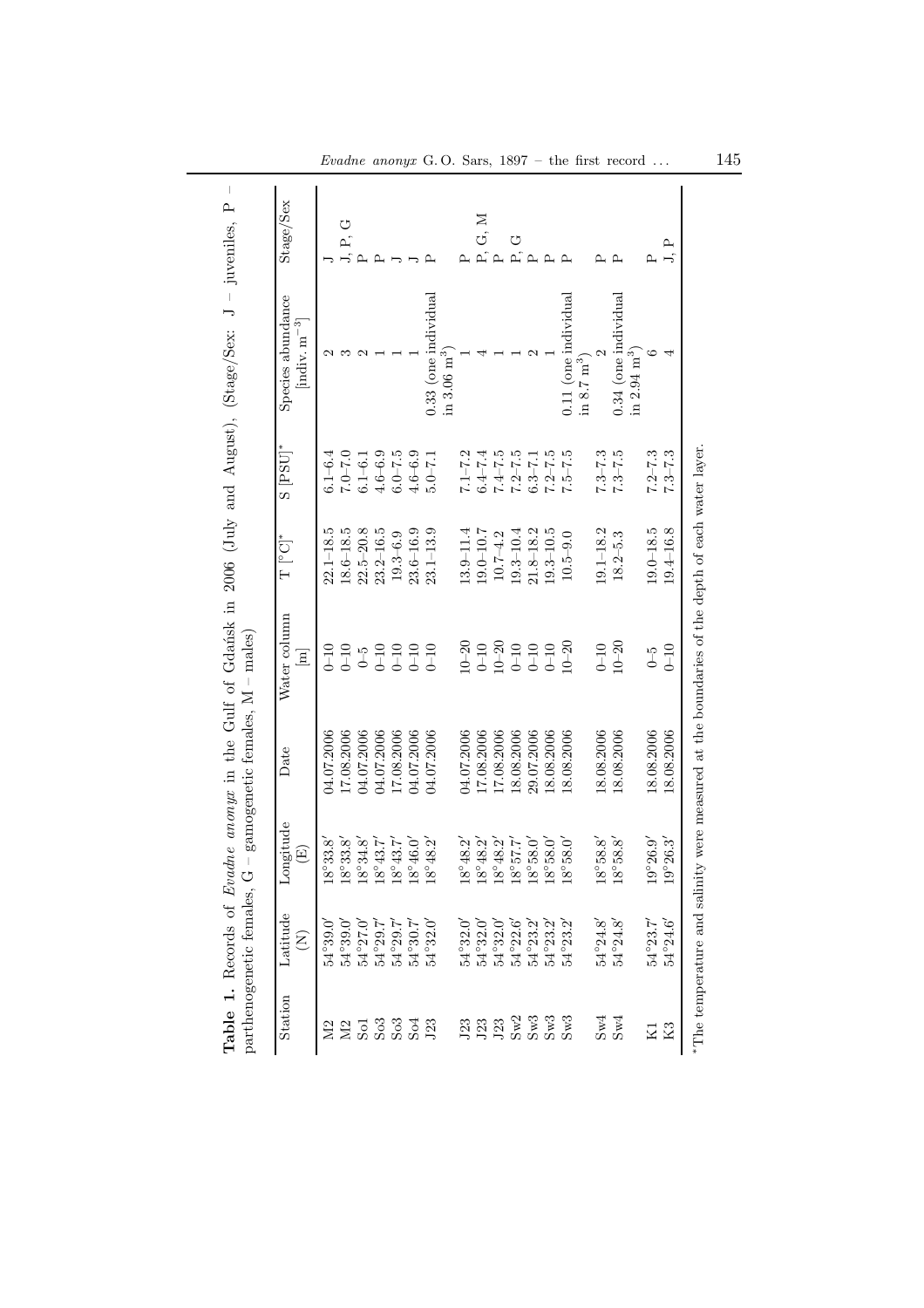

**Figure 3.** Correlation between the abundance of *Evadne anonyx* and observed water temperature

**Table 2.** Morphometric data [mm] of *Evadne anonyx* from the Gulf of Gdańsk in 2006

| Stage/Sex               |    | $L_{\rm mean}$ | SD         | $H_{\text{mean}}$ | SD         |
|-------------------------|----|----------------|------------|-------------------|------------|
| juveniles               | 10 | 0.88           | $\pm 0.13$ | 0.55              | $\pm 0.07$ |
| parthenogenetic females | 18 | 0.97           | $\pm 0.16$ | 0.62              | $\pm 0.15$ |
| gamogenetic females     |    | 1.16           | $\pm 0.09$ | 0.77              | $\pm 0.02$ |
| males                   |    | 0.64           | $\pm 0.03$ | 0.39              | $\pm 0.01$ |

Representatives of different developmental stages were subjected to morphometric analysis, i.e. body length and height (Table 2). A total of 36 specimens were measured; most of them (18 individuals) were parthenogenetic females. The mean body length and height of particular developmental stages were the following: juveniles – 0.88 mm and 0.55 mm, parthenogenetic females – 0.97 mm and 0.62 mm, gamogenetic females – 1.16 mm and 0.77 mm, males – 0.64 mm and 0.39 mm (Table 2).

# **4. Discussion**

The history of the introduction of *Evadne anonyx* into the Baltic Sea began in 1999 in the Gulf of Finland (Põllupüü et al. 2008). Since then, the species has managed to colonise not only the Gulf of Finland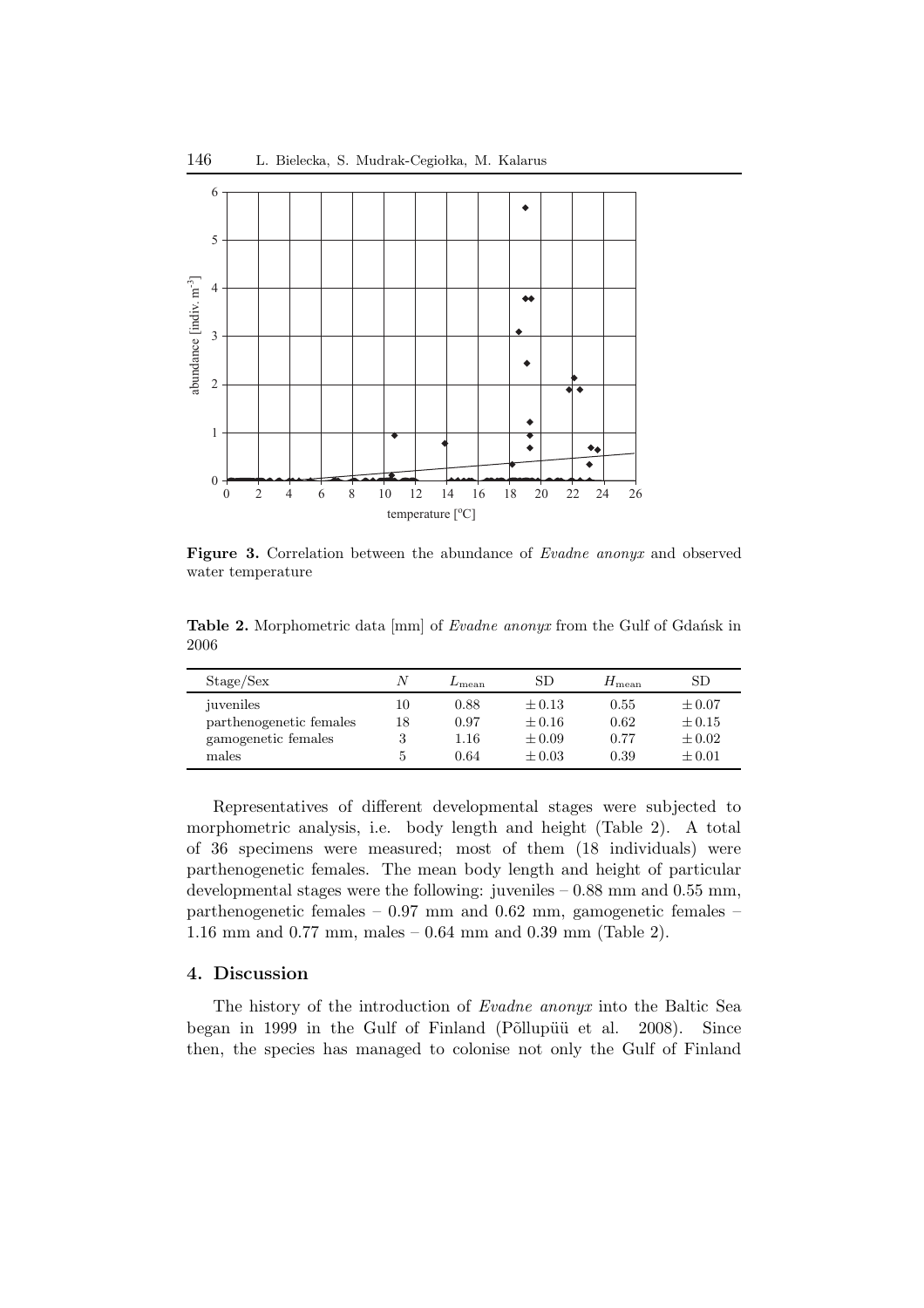but also waters farther west (the Gulf of Riga). Its abundance has been gradually increasing – ca ten-fold in six years. The maximum abundance was observed in 2004 (157 indiv.  $m^{-3}$ ) (Rodionova & Panov 2006), and in 2006 it was 120 indiv. m<sup>-3</sup> (Põllupüü et al. 2008). The results of the present study demonstrate the further expansion of *E. anonyx*. This Ponto-Caspian species was found in the Gulf of Gdańsk for the first time in July 2006. It was observed in the eastern and western Gulf of Gdańsk down to a maximum depth of 20 m until the second half of August in rather low densities, not exceeding 2 and 6 indiv.  $m^{-3}$  in July and August respectively. A similarly low abundance, less than 1 indiv. m−3, and the occurrence of the species in shallow waters was recorded at the beginning of the invasion of *E. anonyx* in the Gulf of Finland (Rodionova  $\&$  Panov 2006, Põllupüü et al. 2008). We consider it probable that a period of seven years elapsed between the first record of *E. anonyx* in the Baltic Sea and the first one in the Gulf of Gdańsk. This is the same period of time as in the case of the expansion of another cladoceran alien to the Baltic Sea, *Cercopagis pengoi*, which appeared for the first time in the Gulf of Riga in 1992 (Ojaveer & Lumberg 1995) and in the Gulf of Gdańsk in 1999 (Bielecka et al. 2000, Duriš et al. 2000). In addition, at the beginning of its expansion into the Gulf of Gdańsk the *E. anonyx* population seemed to be rather unevenly distributed – it was not recorded at three stations: So2, K2 and K4. A similar trend was observed in the case of *C. pengoi* – initially the species was recorded rather irregularly (Bielecka & Mudrak 2000).

In the eastern Baltic Sea *E. anonyx* is most abundant in summer, in June and July (Rodionova  $\&$  Panov 2006, Põllupüü et al. 2008). Generally, *E. anonyx* was recorded in the eastern Gulf of Finland at a water temperature of  $11–24.5\textdegree C$  and a salinity of  $1–3$  PSU, with the first specimens appearing at  $17-18\textdegree C$  (Rodionova & Panov 2006). However, other results were obtained by Põllupüü et al. (2008), who investigated a larger part of the Gulf of Finland (Tallinn Bay and Narva Bay) and the Gulf of Riga (Pärnu Bay). These authors found that *E. anonyx* was constantly present in the plankton when the water temperature reached  $15^{\circ}$ C, with its maximum density being recorded at  $16-20^{\circ}$ C and  $12-13$  PSU (Põllupüü et al. 2008). In the Gulf of Gdańsk *E. anonyx* was observed somewhat later in the year. It appeared at the beginning of July when the water temperature was 11.4–  $23.6\degree$ C and was present for a shorter period of time – only a month and a half. Its abundance was correlated positively with water temperature. The ranges of water temperature and salinity during the occurrence of this cladoceran were 4.2–23.6◦C and 4.6–7.5 PSU respectively. As indicated in an earlier study, *E. anonyx* is a thermophilic species with a wide range of tolerance to salinity (Aladin 1995).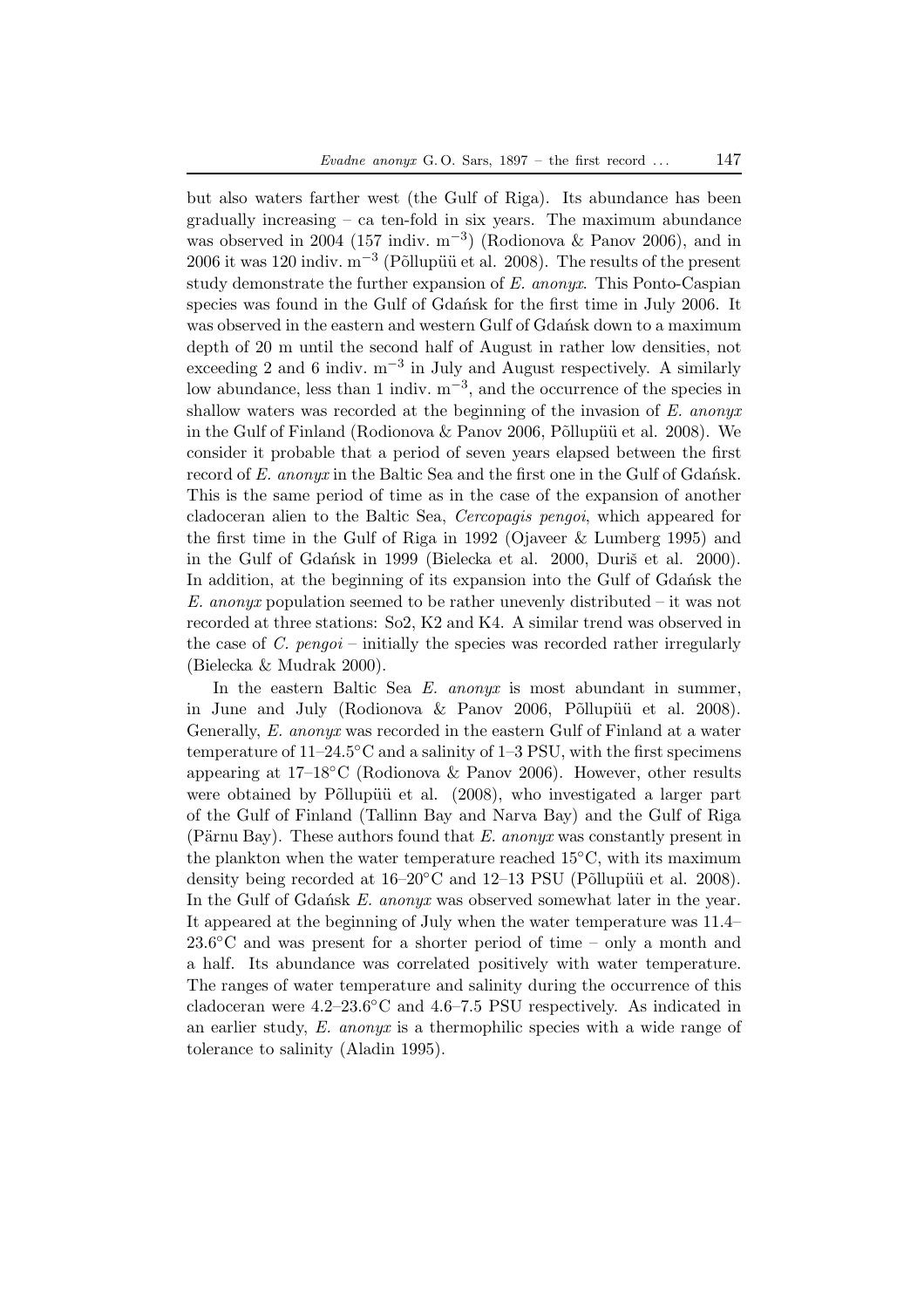In 2006 the population of *E. anonyx* in the Gulf of Gdańsk included specimens representing all developmental stages. Parthenogenetic females were collected most frequently, during most of the study period, whereas gamogenetic females and males were found only in August. According to Mordukhai-Boltovskoi (1995), *E. anonyx* and other Caspian cladocerans reproduce rapidly by parthenogenesis during summer. The dominance of parthenogenetic females of *E. anonyx* was also observed by Põllupüü et al. (2008) and Rodionova & Panov (2006). In the Gulf of Gdańsk, there were 2–9 eggs in the brood chambers of parthenogenetic females and 2 in the brood chambers of gamogenetic females. Rodionova & Panov (2006) and Põllupüü et al. (2008) reported that the parthenogenetic fecundity for this species was 1–9 eggs/embryos and that the gamogenetic fecundity was 1–2 resting eggs.

With respect to the mean body length and height of this new cladoceran in the Gulf of Gdańsk, the males were the smallest  $(L - 0.64$  mm, H – 0.39 mm) and gamogenetic females were the largest  $(L - 1.16 \text{ mm}, H -$ 0.77 mm). These data are comparable with those of Rodionova & Panov (2006), but the body heights stated in that paper were greater than the body lengths, which conflicts with the body proportions we found for *E. anonyx*. Presumably, lengths and heights were accidentally switched in Rodionova & Panov (2006). If this assumption is correct, then *E. anonyx* from the Gulf of Gdańsk is morphologically similar to its conspecifics from the Gulf of Finland, except for the smaller size of males collected in the Gulf of Gdańsk. However, one should bear in mind that the biometric data for *E. anonyx* from the Gulf of Gdańsk are still rather sparse as only 36 individuals were measured.

Because of the relatively low biodiversity in the Baltic Sea, alien species can probably colonise relatively unsaturated ecological niches rather easily. Many successful invasions have been observed there and some of their effects have been described (Leppäkoski et al. 2002, Ojaveer et al. 2004, Orlova et al. 2006, Põllupüü et al. 2008). Since invasions of alien species to the Baltic Sea are a widespread phenomenon, there is an urgent need for the systematic and comprehensive monitoring of the Baltic Sea environment. This is especially crucial in the case of newly introduced species, such as *E. anonyx*, which require further investigation. Pollupüü et al. (2008) consider that, because of its high reproductive potential, *E. anonyx* could in the future make up a substantial proportion of the diet of planktivorous fish. On the other hand, Rodionova & Panov (2006) suggest that *E. anonyx* could mimic the invasion of the Great Lakes of North America by *Cercopagis pengoi*. We believe it is only a question of time before *E. anonyx* starts to expand its range of occurrence. The appearance of an *E. anonyx* population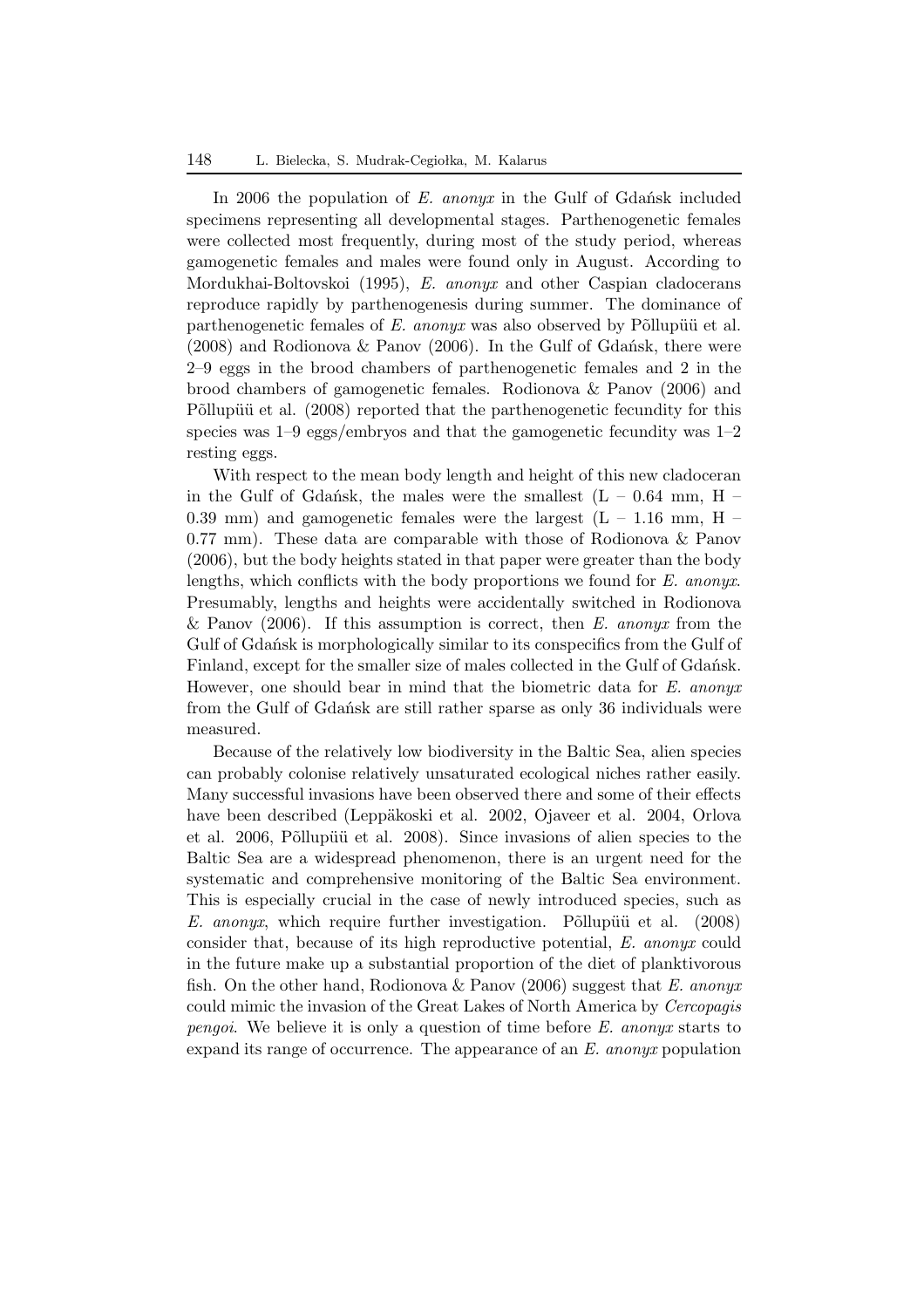in the Gulf of Gdańsk in 2006 could be regarded as an initial stage of its further invasion.

### **Acknowledgements**

The authors would like to thank very much the two reviewers for their valuable and constructive suggestions.

#### **References**

- Aladin N. V., 1995, *The conservation ecology of the Podonidae from the Caspian and Aral Seas*, Hydrobiologia, 307 (1–3), 85–97, http://dx.doi.org/10.1007/ BF00032000.
- Antsulevich A., 2007, *First records of the tubenose goby Proterorhinus marmoratus (Pallas, 1814) in the Baltic Sea*, Aquat. Invasions, 2 (4), 468–470, http: //dx.doi.org/10.3391/ai.2007.2.4.23.
- Bielecka L., Krajewska-Sołtys A., Szymanek L., Szymelfenig M., 2005, *Mesozooplankton in the Hel upwelling region (the Baltic Sea)*, Oceanol. Hydrobiol. St., 34 (2), 137–161.
- Bielecka L., Żmijewska M. I., Szymborska A., 2000, *A new predatory cladoceran Cercopagis (Cercopagis) pengoi (Ostroumov 1891) in the Gulf of Gdańsk*, Oceanologia, 42 (3), 371–374.
- Bielecka L., Mudrak S., 2010, *New data on the non-indigenous cladoceran Cercopagis pengoi (Ostroumov 1891) in the Gulf of Gdańsk (Baltic Sea)*, Oceanologia, 52 (1), 147–151, http://dx.doi.org/10.5697/oc.52-1.147.
- Drake J. A. (ed.), 2009, *Handbook of alien species in Europe: DAISIE*, Invading Nature, Ser. Invas. Ecol., Vol. 3, 399 pp.
- Duriš Z., Jurasz W., Kubláková M., Vaøecha D., 2000, *Ponto-Caspian invading water-flea Cercopagis pengoi in the Gulf of Gdańsk, Poland (Crustacea, Cladocera)*, Acta Fac. Rerum Nat. Univ. Ostraviensis, Biol.-Ekol., 192 (6–7), 51–56.
- Janas U., Zgrundo A., 2007, *First record of Mnemiopsis leidyi,1865 A. Agassiz in the Gulf of Gdańsk (southern Baltic Sea)*, Aquat. Invasions, 2 (4), 450–454, http://dx.doi.org/10.3391/ai.2007.2.4.18.
- Jaspers C., Titelman J., Hansson L. J., Haraldsso M., Røllike Ditlefsen C., 2011, *The invasive ctenophore Mnemiopsis leidyi poses no direct threat to Baltic cod eggs and larvae*, Limnol. Oceanogr., 56 (2), 431–439.
- Krylov P. I., Bychenkov D. E., Panov V. E., Rodionova N. V., Telesh I. V., 1999, *Distribution and seasonal dynamic of the Ponto-Caspian invader Cercopagis pengoi (Crustacea, Cladocera) in the Neva Estuary (Gulf of Finland)*, Hydrobiologia, 393 (0), 227–232, http://dx.doi.org/10.1023/A:1003558919696.
- Laine A. O., Mattila J., Lehikoinen A., 2006, *First record of the brackish water dreissenid bivalve Mytilopsis leucophaeata in the northern Baltic Sea*, Aquat. Invasions, 1 (1), 38–41, http://dx.doi.org/10.3391/ai.2006.1.1.9.